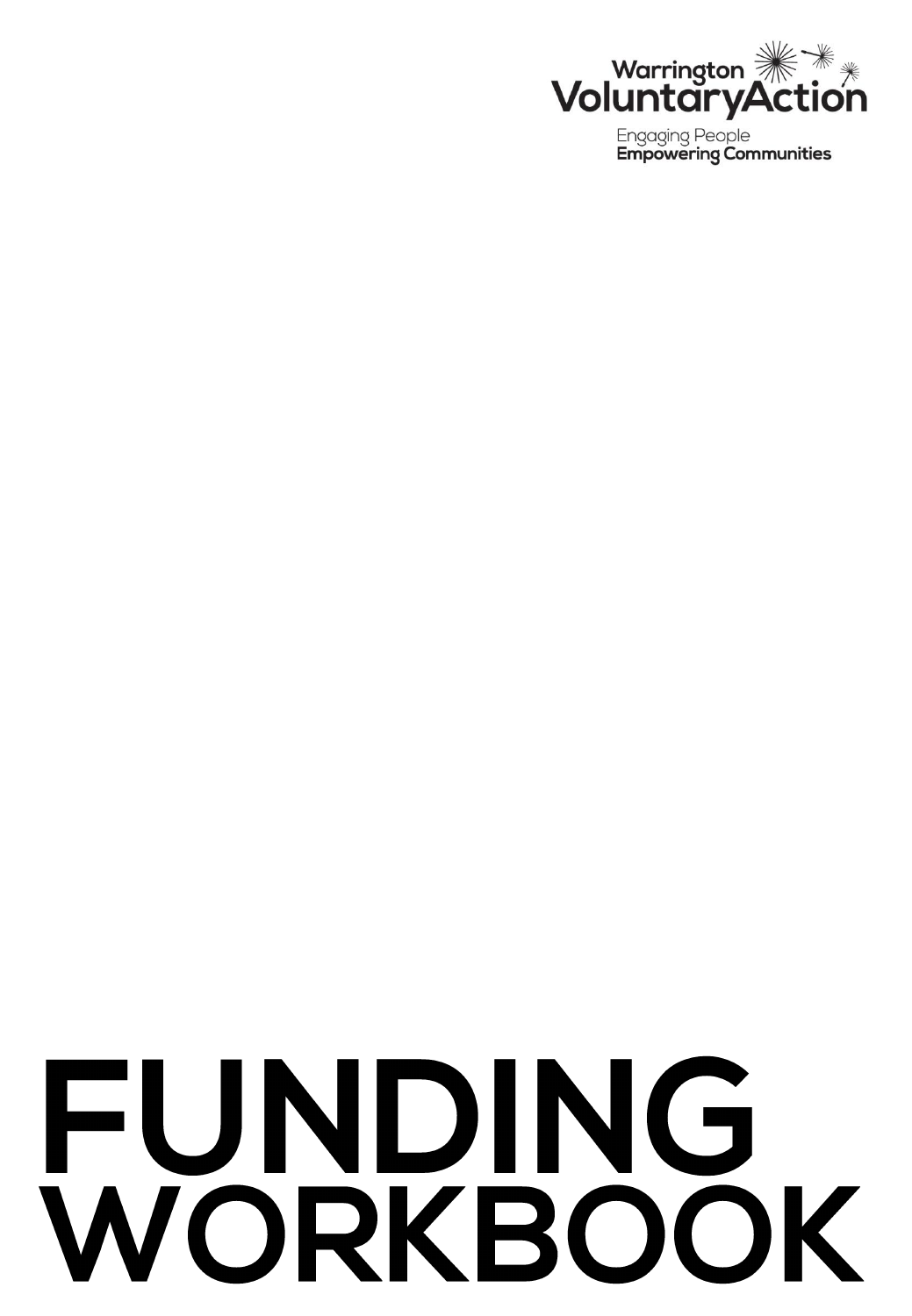## **Getting started**

*This workbook is designed to help you package an activity or idea into a project so that it can be used for an application to a funder. Working through the steps should allow you to create a detailed and honest picture of the activities you deliver and identify why those activities are needed. It's about getting the passion for your cause over to the funder in a clear and simple way. This could be the reframing of existing work into a project or the creation of a whole new service.*

*We have created this workbook as a summary of the advice we give on a regular basis. By the end of it, you will be aware of a range of tools which will create meaningful text, specific to your organisation to be used for a variety of applications.*

#### *Why do I need to write it as a project, can't I just get running costs funded?*

*Project funding is preferred because it's more efficient to fund, here are some of the reasons why:*

- *It's easier to measure the impact and see if the outcomes have been met.*
- *Projects are time limited and the funding is therefore not being placed with one organisation for long periods of time meaning more organisations get a chance to have their work supported.*
- *Projects are more focused, the money goes to the problem / issue / need rather than the organisation.*
- *It's easier to justify public / donor's money on helping a particular cause or group than funding rent / wages / refreshments with no real clear purpose.*

*Before you start this journey, know that it doesn't happen overnight, it's about practice and experience. If you are working on this for the first time, it may seem overwhelming but if you know what you want to do and if you are already doing the work, you know all about it. The challenge is telling other people about it. Give yourself some proper time to look at it and work with other people that know the project too if you can. Also, know that you can seek support and you are not alone in the process. Get other people to read it and make sure that people who have no idea what you doing are able to understand it. Remember, WVA can help with this process.*

*Consider that the funding panel making the decisions don't know you and don't know what lovely people you are; how amazing your volunteers are; how great the people you work with are and they can't be sold on everyone simply being 'awesome'.*

*You have to sell them your idea, some strong outcomes of the project and the impact it has on everyone involved.*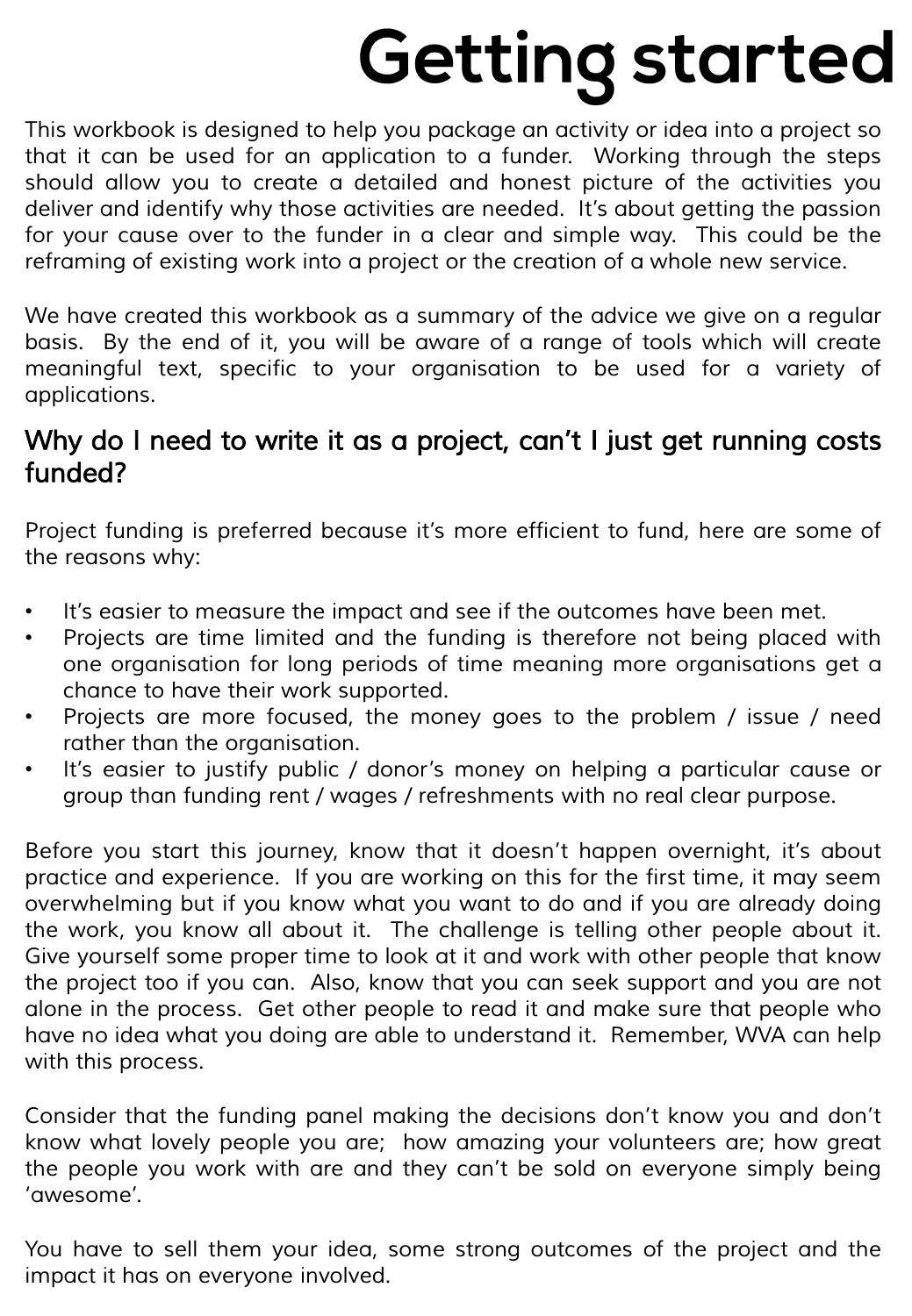### **Section One**

*This section is thinking about who you help and how you help them. It's about answering honestly the question 'Does what we're doing meet needs of and/or solve the problems of the people we support?'.*

#### *UNDERSTANDING LOCAL NEED*

*If we didn't have people to work with, we wouldn't need to exist, so everything we do is about the people we work with and what they need to lead more fulfilled lives. Think about who you work with (either at the moment or who you might want to work with if it's a new project) and think about what is going on with them.*

*It can be argued that it's very easy to make big broad assumptions about a group of people. You would need to be able to back up any claims you are going to make.*

*So, if we assume that…*

- *All older people are socially isolated*
- *All young people are troublemakers*
- *All people that live in a certain area can't / won't pay for anything*

*…we are making big statements that we are only guessing at. In order to create an effective service and work with people and make a positive change in their lives, we need to look at the root cause of issues as well as the ones on the surface. Some things that exist you will have to accept that you won't be able to solve but you can make steps towards it.*

*As an example, Foodbank parcels.*

*The Foodbank provides 3 days worth of food to a person / family in crisis. The immediate problem is the lack of food the household has, the root cause could be a range of issues from budgeting, debt, employment issues or family breakdown. When a client comes to access the service, the root cause is explored and this works towards improving the life chances of the household. The household is directed towards a range of services that can provide them with support to help work towards reducing their issues.*

*There are also questions about sustainability both of the project and the household's reliance on the service. The household must be seen to be participating in the services to support the root cause of the issue in order to continue to receive the parcels. This is about reducing client dependency and the possibility of issues never being solved. The project itself would be unsustainable if it were to be simply providing free food for many households on a regular basis.*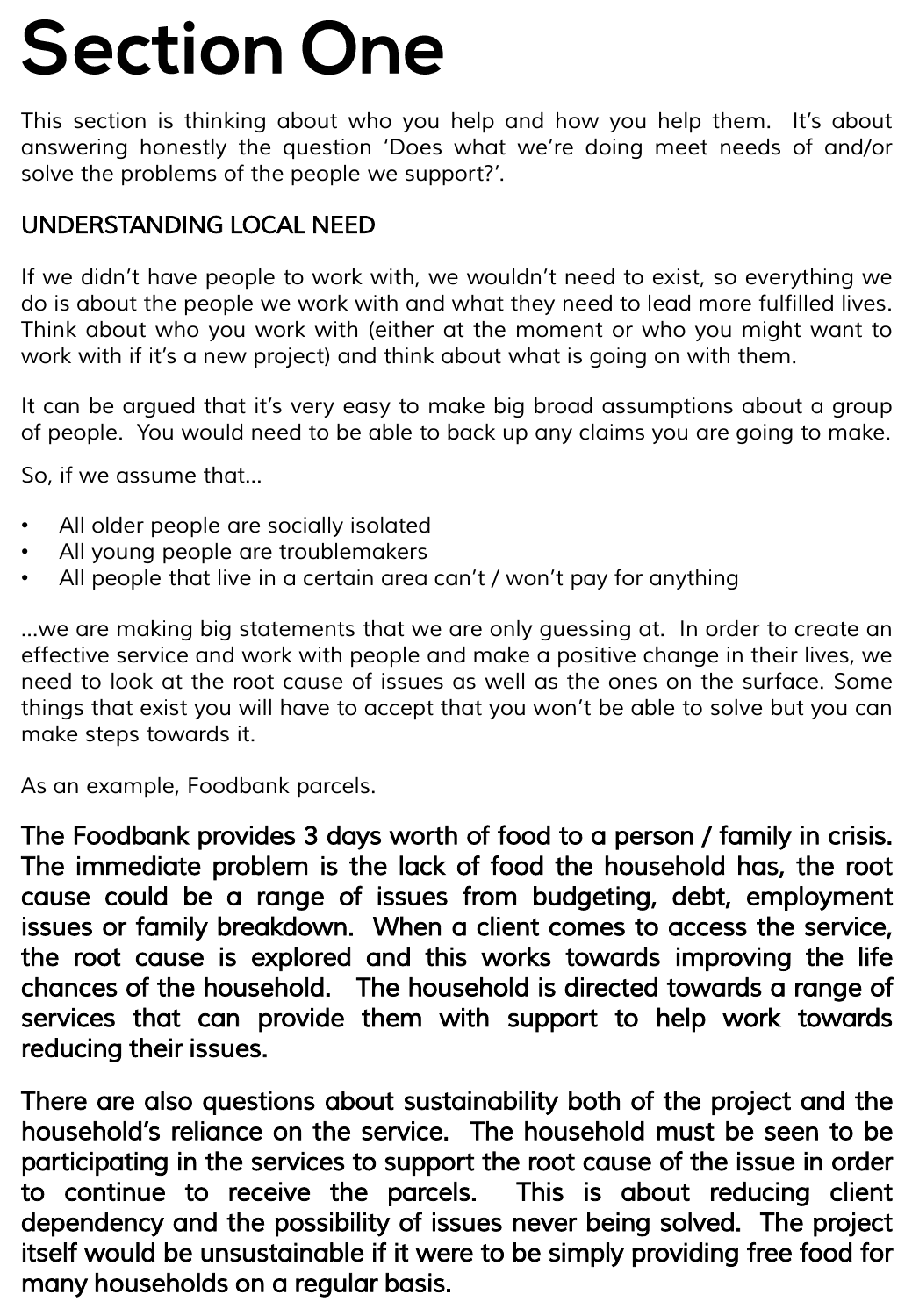### **Section One (cont.)**

#### *How do I find out what issues our service users have?*

*For this you will have to do some research and consultation. In order to know that your project is fundable and needed, you will need to prove it. There are a few ways of doing this to get started:*

- *JSNA (Joint Strategic Needs Assessment) – this is a range of documents that look at the factors affecting health and wellbeing in Warrington. This can be found via the Warrington Borough Council website.*
- *Office for National Statistics can give you a national benchmark for comparison or to help you identify trends.*
- *Partnering with organisations – working with or gathering information from organisations about what local people are asking for. This could be a range of sources from health, advice, housing and lifestyles. They will be able to inform you on the challenges that people present to them.*
- *Surveys / consultation, simply asking people where their challenges are or what services they need.\**

\* A thing to think about is the difference between WANT and NEED, there will be a lot of things *that you can offer that people will want (reduced price or free services, little or no screening / monitoring, no limits on participation etc.) but perhaps don't actually need. There aren't many of* us that wouldn't turn down a free meal or a free childcare place! Perhaps the need is the upskilling *of people and the impetus to change their behaviours,*

*You may wish to consider placing a financial value on services which doesn't only make your project more sustainable it also arguably means people respect it more as they have paid for it. You have to cover costs and not just by the volunteers paying for stuff. You should only ever charge what the poorest can afford, always consider how much you can charge for each service (especially if your services use a lot of resources).*

*Another way to consider your service or your project is as a hook or a tool. As an example, a craft club you deliver is the hook that brings people in, the actual work you are doing is facilitating conversation, signposting, networking and giving people the opportunity to practice making choices in a supported environment. So, if you identify that there is an issue or challenge, consider what hook might be the way of getting people to come and participate in your organisation to help them work on that issue.*

*You can always check out our resource 'Activity Adjectives' which is a (non exhaustive) list of ways to describe the work / activities you are doing. Try and take a few steps back and look at what you are really doing and who you are as an organisation. Most people that do this exercise don't realise the vast amount of output that they are achieved from one activity. It is this wider impact and activity that will make funders take notice and help you to stand out from other bids. It doesn't have to be about promising the earth either, it's about doing things well, regardless how small. Doing fewer things properly is better than many things terribly.*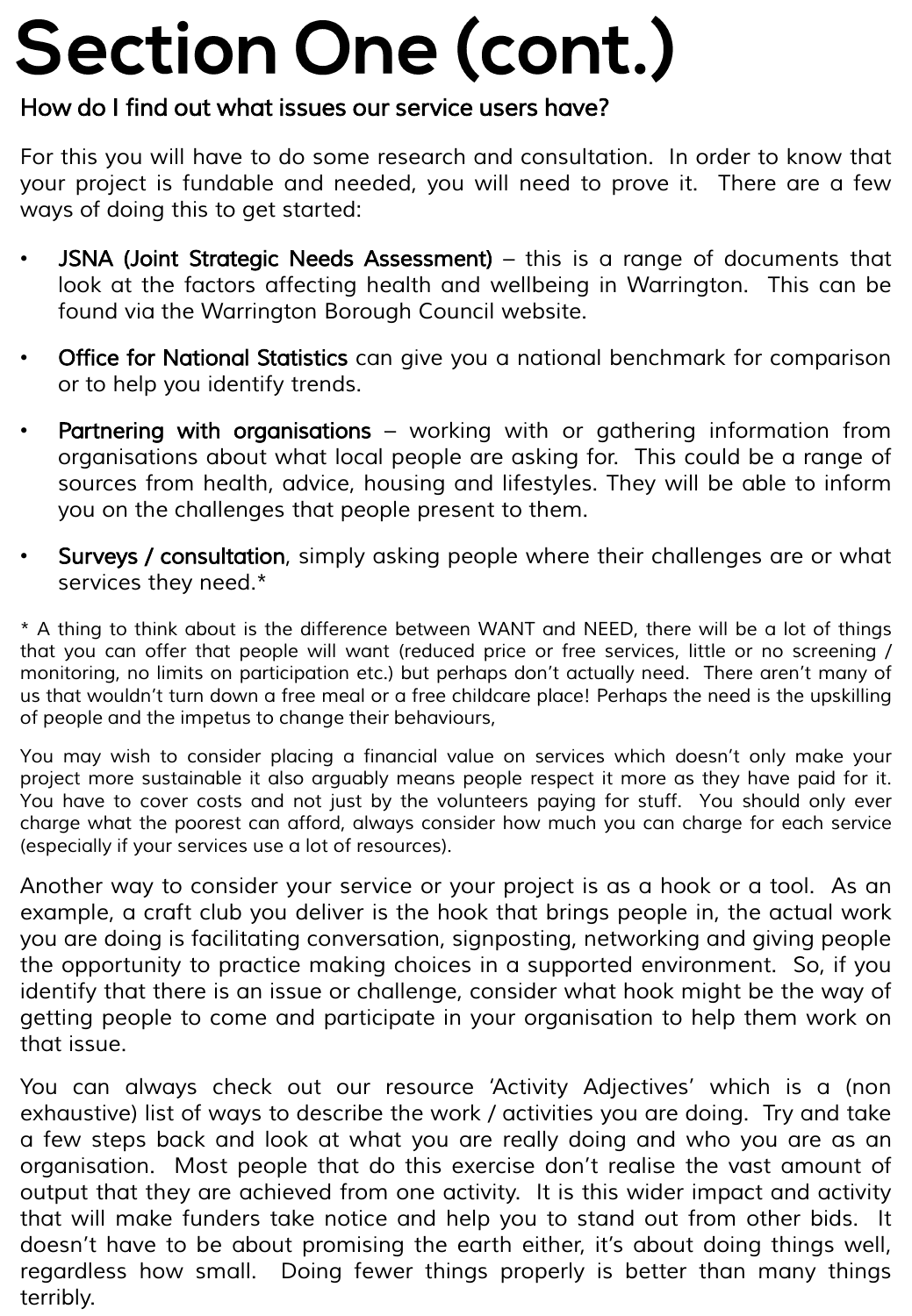### **Section Two**

*This is where we start pulling together some wording to begin the project plan / bid. Using the work you did on Section One about understanding what you do, you can then start articulating it.*

#### *RESEARCH SOME FUNDERS*

*Have a look at the funders' list of criteria, it will generally say what they will and won't fund. If the funder won't fund what you want to do, walk away, DON'T attempt to squash what you do or want to do into someone else's view of the world. For those funding opportunities where you do fit into the criteria, have a look at the questions and have a go at answering them.*

*Generally the questions are to get a good overview of the project and the people it supports so that the funding panel can decide if they want to put money towards it. It, therefore, gives you a good opportunity to think about how you might want to form the project or how to frame any existing work. If you have a go at answering these questions, it will encourage you to think about the different elements.*

*You can always try our 'Sample Questions', they are based on questions asked by funders that encourages you to think about the approach you might want to take. You can have a go at answering them and from those answers you can either copy and paste them into an application form if they fit the question or use them to form a project plan (depending on what you are applying for).*

#### *SOME HINTS AND TIPS*

*Read the full application form first – bullet point comments in all the questions to make sure you have the points in the right place allowing you to then expand on them.*

*Try to explain things simply, don't use twenty words when ten would do. Get to the point quickly, panels have a lot of applications to read if they have to decipher what you are talking about there is a strong chance they will be put off.*

*Use language that works outside the sector / organisation / context. Try not to use acronyms or technical speak, a lot of panel members aren't from the voluntary sector and you need them to understand you. The easier you can make it to read the more success it will have.*

*Pay attention to word count (if there is one) it shows where they place the value. The word count is there for a reason, it tells you to what depth they want you to explain what you are doing or who you are.*

*Make sure you actually answer the question, don't just put filler in or stuff you might want to add in because you think it will look good. Panel members notice when you haven't answered the question and they can perceive the filler to be that you don't have an answer to the question.*

*Talk from the heart and be honest but not from a soapbox!*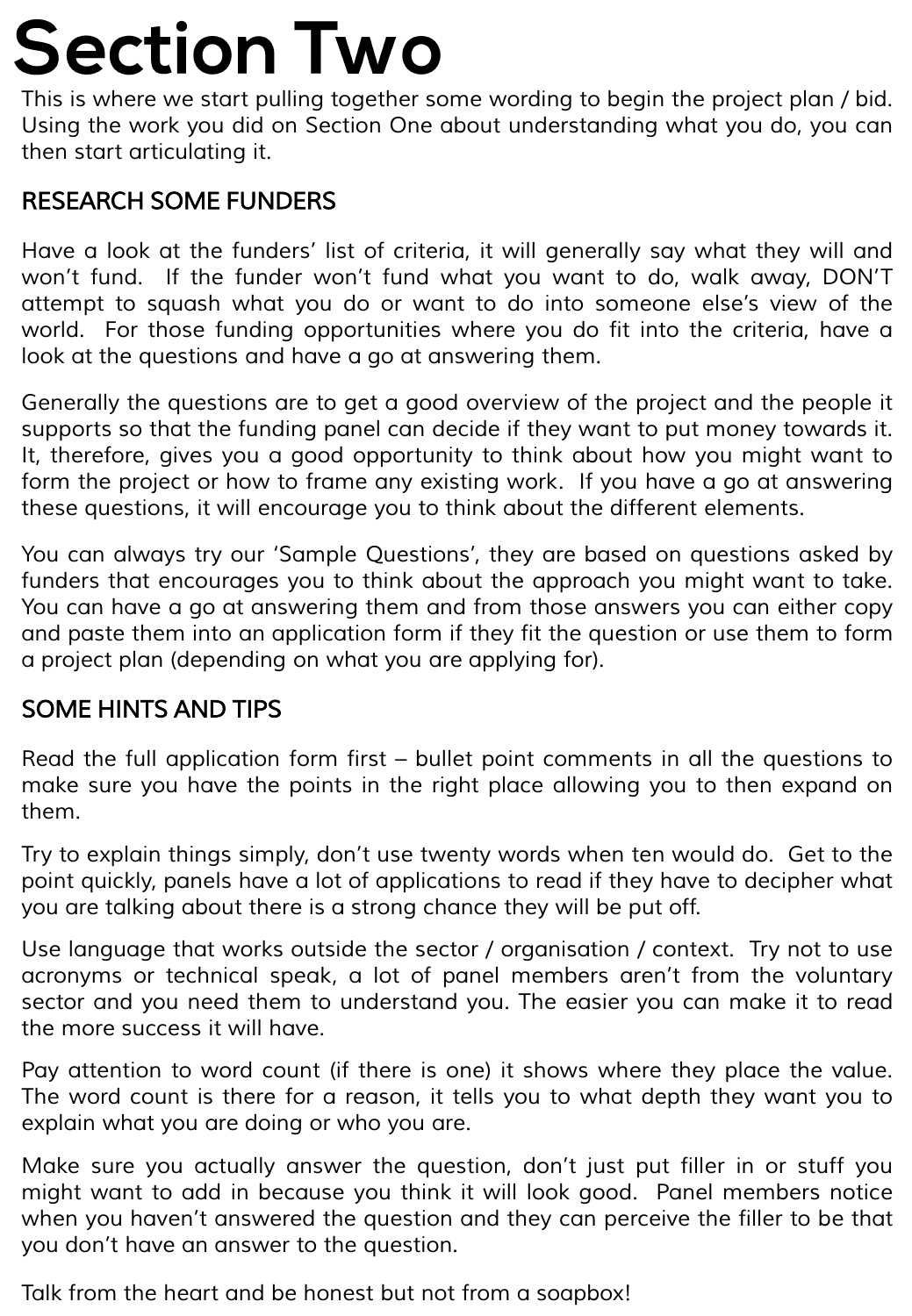### **Section Three**

*You will now have some written pieces describing what you do, what you want to do, who you work with, who your organisation is etc. It is worth at this stage, before you package it into a project, just to think about anything that might affect the smooth running of the activities.*

#### *FIND THE GAPS*

*You may think you have covered all bases, but you are very close to the work that you always can't see the flaws or challenges and you may have missed something very obvious (we've all done it!). Take some time analysing your activities to see if there are any potential problems with the idea. Do these problems actually mean it's not the best plan or is it even going to do more harm than good? Lots of well meaning projects start up all the time, but the ones that last are the ones that are a good idea and actually make a difference.*

#### *SWOT / PEST*

*You may have heard of a SWOT / PEST analysis and we have a template for it. The idea breaks into the following headings and can be thought of in the following ways.*

*S – strengths – what are the good bits about it, what is the difference you know it will make, this could be very small in the grand scheme but huge to an individual*

*W – weaknesses – the things that could go wrong, what if no one turns up, what if* everyone turns up, what if it rains, what if no one likes it, what if we run out of teabags?

*O – opportunities – ways in which the activity or project can grow by helping more people or helping the same people in more ways.*

*T – threats – what could harm the activities? What else is going on in the area that could do the same work with the same people?*

*P – political – what is currently on the political agenda which means that it would be desirable in terms of funding and support? What is also being publicised within the media that would attract people to your service?*

*E – economic – what is there funding for in the area? What can you afford to do? What can people locally pay for? How do you manage the sense of expectation and the sense of entitlement?*

*S – social – the people involved and the problems they are having based on the experience and opportunities available to them.*

*T – technological - what equipment / resources (including facilities) do we need to make it happen? Are they hard to find? Do they cost a lot of money? Are they specialist?*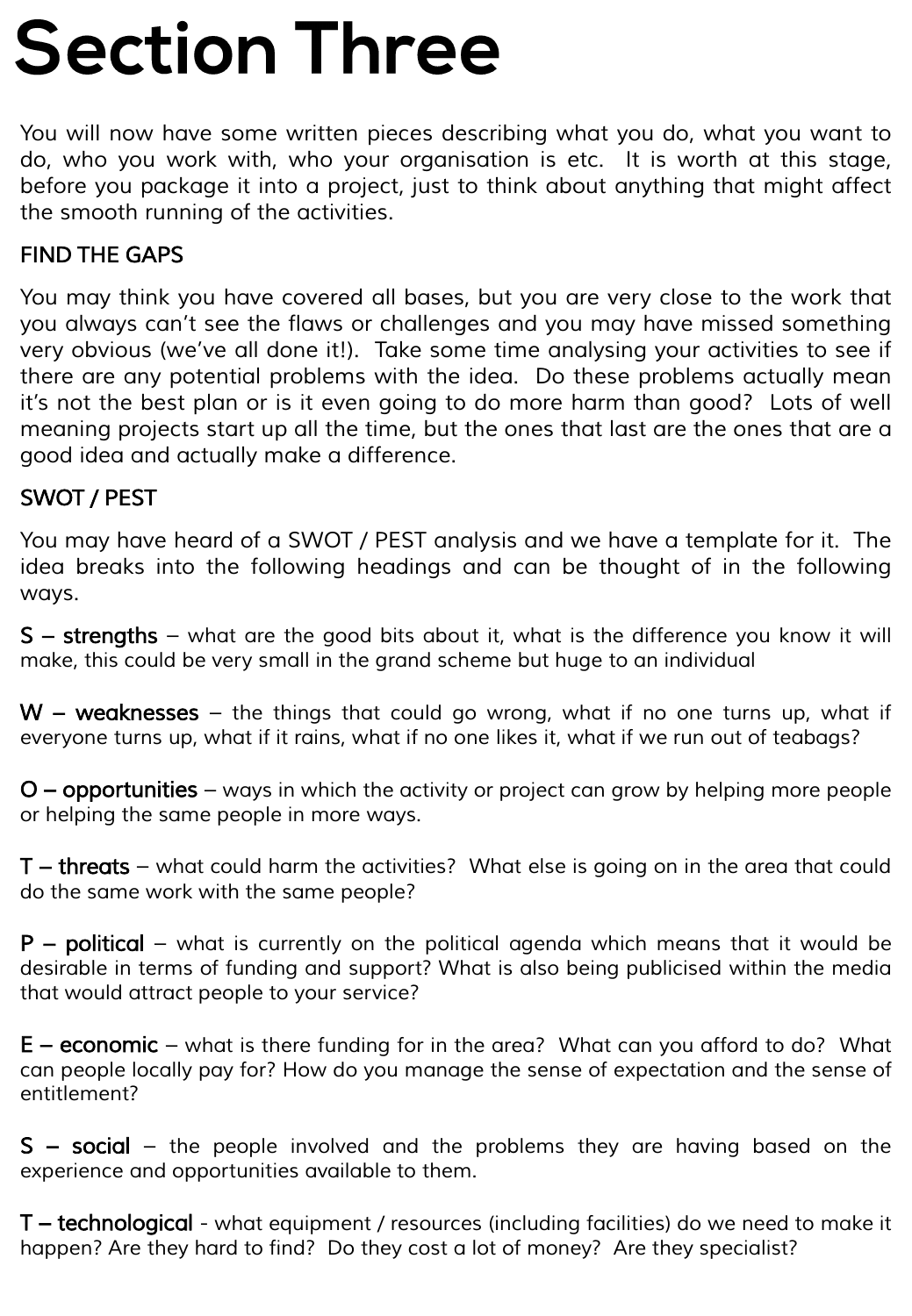### **Section Four**

*At last, you can do the fun bit of packaging all your ideas together into a project! This section is about putting the final polish on the idea before you write it up into the bid. You can use our 'Project Plan' matrix to help. The following are some things to think about.*

*PROJECT NAME – Give your project a catchy and memorable name, this means it's easy to refer to by users, funders, other agencies and your team. Having a strong title gives everyone involved a sense of identity and belonging. Do some research into what other organisations have called their projects and see if anything inspires you, don't steal their name though!*

*STRONG TARGETS – Create some strong SMART (specific, measurable, actionable, relevant, time bound) targets for your project which will be used all the way through it to make decisions and inspire services and activities. Then at the end within the monitoring to establish if the project has achieved its goal.*

*BUDGET – Does your itemised budget add up and make sense? Are you asking for anything outlandish? Who is going to look after /maintain and store all the stuff you are needing? Have you put in reasonable figures for staffing or volunteer costs? Have you considered all the elements that need funding?*

*SUSTAINABILITY – In what ways are you going to be funded aside from grant funding? Does your group fundraise? Do people pay a membership? Do you charge for services? Do you trade? It is undesireable for an organisation / project to rely on grant funding alone.*

*REALISM – Have you set out to do something you can deliver? Are you making wild promises? Will you be able to get to the end and say you actually did what you promised you would?*

*CLARITY – Does what you have written make sense? Can someone that has no idea what you do understand this project plan?*

#### *MEASURING THE IMPACT*

*One last thing to consider is how are you going to monitor the outcomes? As you go through the project you will gather the material you need to effectively complete a report on how the project went and what the difference was that you made. Some ways in which you could gather feedback:*

*User surveys about attitudes or personal perceptions Engagement / attendance figures Figures from partners (schools, law enforcement, medical professionals etc.) Photos / videos / soundbites / voxpops*

*You could also have case studies as added colour / interest but remember a case study is only ever one individual's journey at a time.*